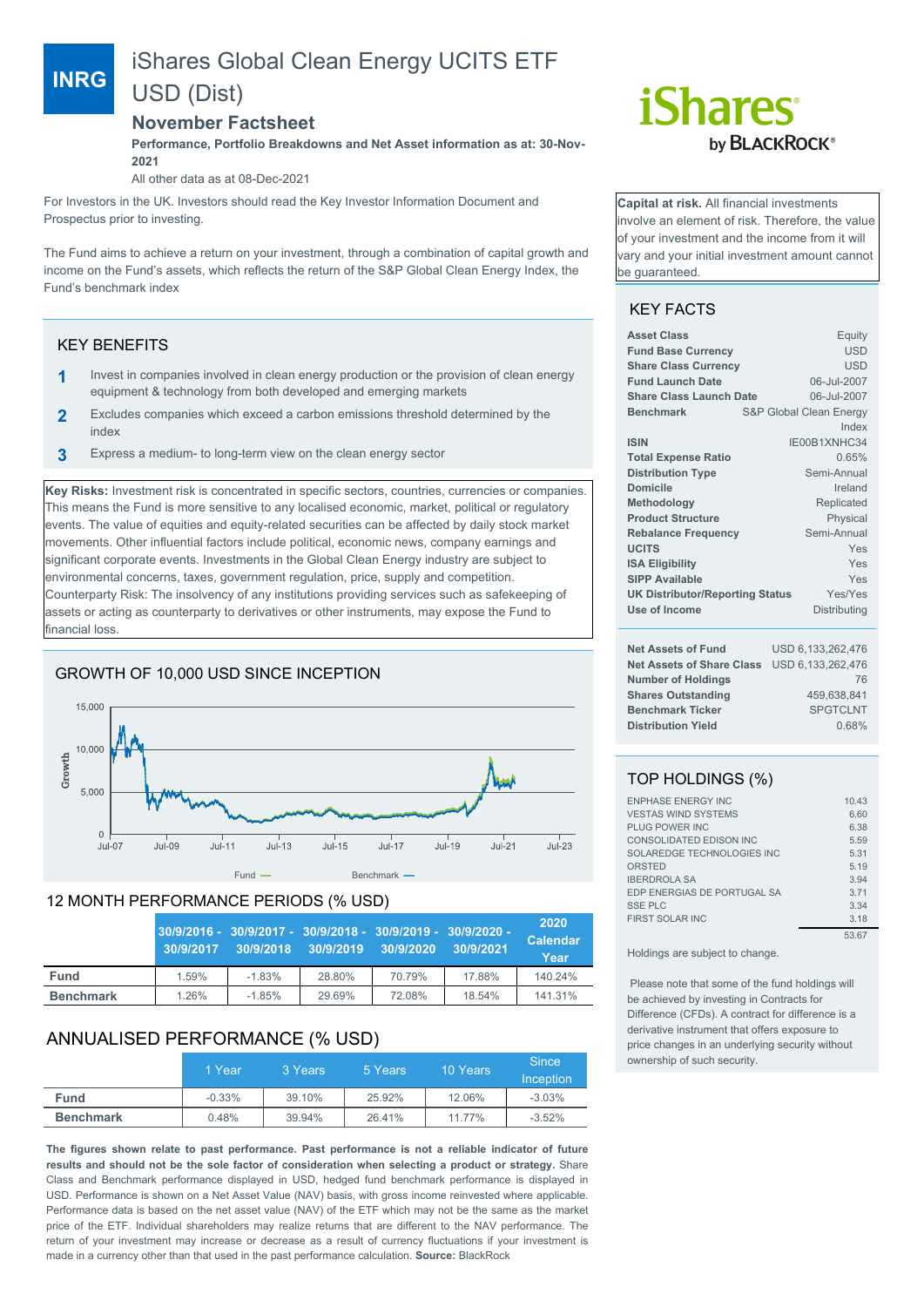### SECTOR BREAKDOWN (%)

|                         | Fund  |
|-------------------------|-------|
| <b>Utilities</b>        | 44.20 |
| Industrials             | 27.33 |
| Information Technology  | 25.59 |
| Energy                  | 1.96  |
| <b>Materials</b>        | 0.79  |
| Cash and/or Derivatives | 0.12  |
|                         |       |

## DEALING INFORMATION

| <b>Exchange</b>                                                                     | London Stock Exchange |
|-------------------------------------------------------------------------------------|-----------------------|
| <b>Ticker</b>                                                                       | <b>INRG</b>           |
| <b>Bloomberg Ticker</b>                                                             | <b>INRG LN</b>        |
| <b>RIC</b>                                                                          | INRG.L                |
| <b>SEDOL</b>                                                                        | B1Y9MZ8               |
| <b>Trading Currency</b>                                                             | <b>GBP</b>            |
| This product is also listed on: Bolsa Institucional de Valores, Borsa Italiana, SIX |                       |
| Swiss Exchange, Deutsche Boerse Xetra                                               |                       |

#### GEOGRAPHIC BREAKDOWN (%)



Geographic exposure relates principally to the domicile of the issuers of the securities held in the product, added together and then expressed as a percentage of the product's total holdings. However, in some instances it can reflect the location where the issuer of the securities carries out much of their business.

#### **GLOSSARY**

**Total Expense Ratio (TER):** A measure of the total costs associated with managing and operating a fund. The TER consists primarily of the management fee plus other expenses such as trustee, custody, or operating expenses. It is expressed as a percentage of the fund's total net asset value. **Distribution yield:** The distribution yield represents the ratio of distributed income over the last 12 months to the fund's current Net Asset Value.

**Product Structure:** Indicates whether the fund buys the actual underlying securities in the index (i.e. Physical) or whether the fund gains exposure to those securities by buying derivatives, such as swaps (known as 'Synthetic'). Swaps are a form of contract that promises to provide the return of the security to the fund, but the fund does not hold the actual security. This can introduce a risk that the counterparty defaults on the "promise" or contract.

**Methodology:** Indicates whether the product is holding all index securities in the same weight as the index (replicating) or whether an optimised subset of index securities is used (optimised/sampled) in order to efficiently track index performance.





#### **IMPORTANT INFORMATION:**

Issued by BlackRock Advisors (UK) Limited, which is authorised and regulated by the Financial Conduct Authority. Registered office: 12 Throgmorton Avenue, London, EC2N 2DL, Tel: +44 (0)20 7743 3000. Registered in England and Wales No. 00796793. For your protection, calls are usually recorded. Please refer to the Financial Conduct Authority website for a list of authorised activities conducted by BlackRock. BlackRock is a trading name of BlackRock Advisors (UK) Limited. iShares plc, iShares II plc, iShares III plc, iShares IV plc, iShares V plc, iShares VI plc and iShares VII plc (together 'the Companies') are open-ended investment companies with variable capital having segregated liability between their funds organised under the laws of Ireland and authorised by the Central Bank of Ireland. Further information about the Fund and the Share Class, such as details of the key underlying investments of the Share Class and share prices, is available on the iShares website at www.ishares.com or by calling +44 (0) 845 357 7000 or from your broker or financial adviser. The indicative intra-day net asset value of the Share Class is available at http://deutsche-boerse.com and/or http:// www.reuters.com. A UCITS ETF's units / shares that have been acquired on the secondary market cannot usually be sold directly back to the UCITS ETF itself. Investors who are not Authorised Participants must buy and sell shares on a secondary market with the assistance of an intermediary (e.g. a stockbroker) and may incur fees and additional taxes in doing so. In addition, as the market price at which the Shares are traded on the secondary market may differ from the Net Asset Value per Share, investors may pay more than the then current Net Asset Value per Share when buying shares and may receive less than the current Net Asset Value per Share when selling them. Any decision to invest must be based solely on the information contained in the Company's Prospectus, Key Investor Information Document and the latest half-yearly report and unaudited accounts and/or annual report and audited accounts. Investors should read the fund specific risks in the Key Investor Information Document and the Company's Prospectus.

BlackRock has not considered the suitability of this investment against your individual needs and risk tolerance. The data displayed provides summary information, investment should be made on the basis of the relevant Prospectus which is available from your Broker, Financial Adviser or BlackRock Advisors (UK) Limited. We recommend you seek independent professional advice prior to investing.

Any decision to invest must be based solely on the information contained in the Company's Prospectus, Key Investor Information Document and the latest half-yearly report and unaudited accounts and/or annual report and audited accounts. Investors should read the fund specific risks in the Key Investor Information Document and the Company's Prospectus.

This document is not, and under no circumstances is to be construed as an advertisement or any other step in furtherance of a public offering of shares in the United States or Canada. This document is not aimed at persons who are resident in the United States, Canada or any province or territory thereof, where the companies/securities are not authorised or registered for distribution and where no prospectus has been filed with any securities commission or regulatory authority. The companies/securities may not be acquired or owned by, or acquired with the assets of, an ERISA Plan.

Investment in the products mentioned in this document may not be suitable for all investors. The price of the investments may go up or down and the investor may not get back the amount invested. Your income is not fixed and may fluctuate. The value of investments involving exposure to foreign currencies can be affected by exchange rate movements. We remind you that the levels and bases of, and reliefs from, taxation can change.

In respect of the products mentioned this document is intended for information purposes only and does not constitute investment advice or an offer to sell or a solicitation of an offer to buy the securities described within. This document may not be distributed without authorisation from the manager.

Standard & Poor's®', 'S&P®', are registered trademarks and S&P Global Clean Energy Index is a trademark of Standard & Poor's Financial Services LLC and have been licensed for use for certain purposes by BlackRock Fund Advisors or its affiliates. iShares® is a registered trademark of BlackRock Fund Advisors or its affiliates. iShares Global Clean Energy UCITS ETF is not sponsored, endorsed, sold or promoted by S&P and S&P makes no representation regarding the advisability of investing in this product.

© 2021 BlackRock, Inc. All Rights reserved. BLACKROCK, BLACKROCK SOLUTIONS, iSHARES, BUILD ON BLACKROCK, SO WHAT DO I DO WITH MY MONEY are registered and unregistered trademarks of BlackRock, Inc. or its subsidiaries in the United States and elsewhere. All other trademarks are those of their respective owners. ©<br>RIACKROCK®